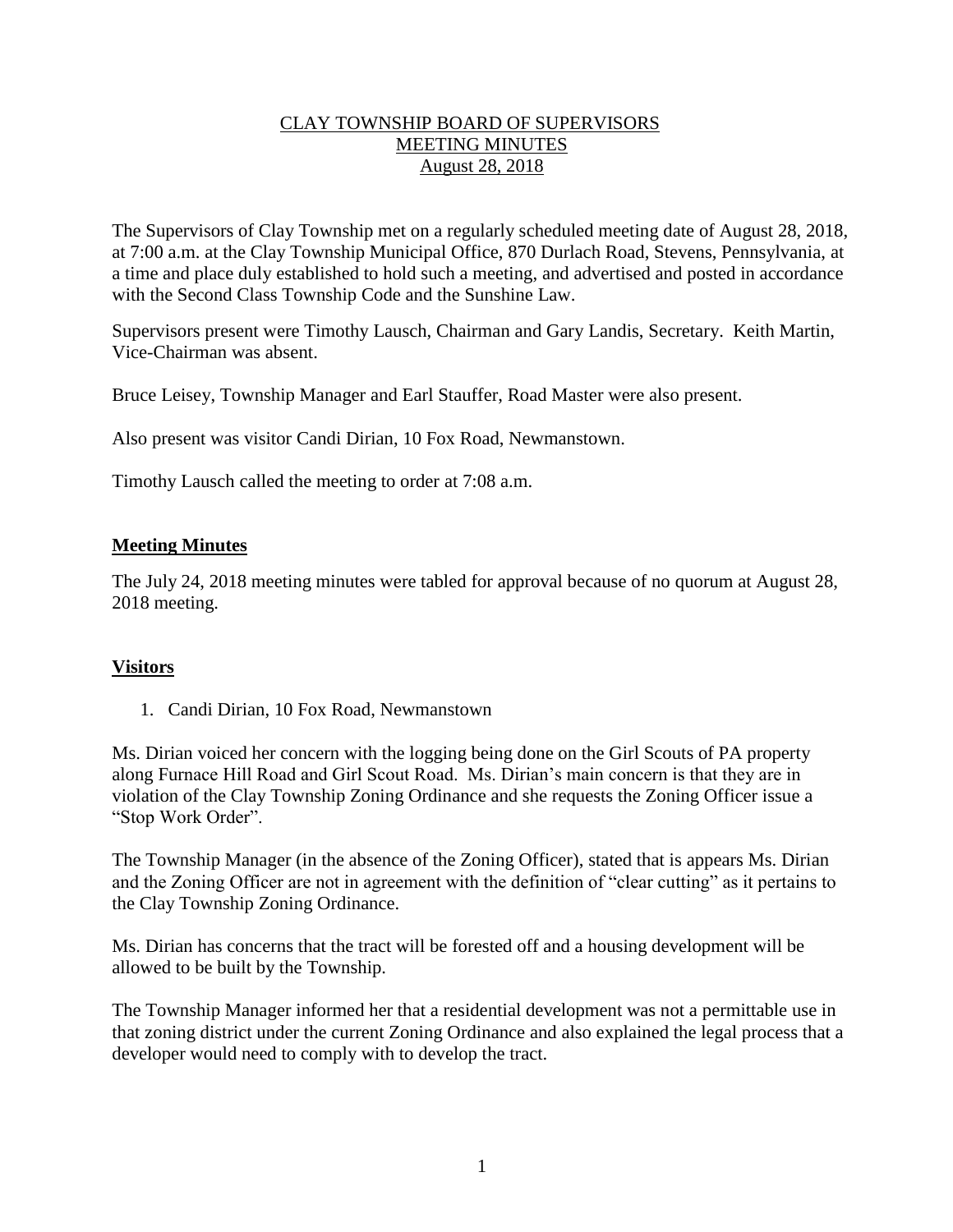Gary Landis stated that the Zoning Officer and Zoning Hearing Board are a separate legal process from the Board of Supervisors and the Board of Supervisors has no influence on their decisions.

The Board of Supervisors stated they are in favor of maintaining the agricultural and forest areas of the Township.

## **Engineer's Report**

1. 290 West Girl Scout Road – Lot Combination

The Board of Supervisors authorized the Township Manager to start the process of combining the 4 existing lots into one lot.

#### **Old Business**

1. Furnace Hill Road and Stony Lane Storm Water Issues

The Road Master informed the Board of Supervisors that the gutter improvement work is processing along Stony Lane and Camp Road.

#### **New Business**

1. Road Master Update

Earl Stauffer informed the Board of Supervisors that the paving at Snyder and Hopeland park has been completed. He also said that the repairs to the Pleasant View Road Bridge are being investigated.

The Board of Supervisors also authorized Seth Kissinger to extend employment through October 2018 to help complete projects.

2. Discussion on Participating in Grant for MS4 Technical Planning

Bruce Leisey reviewed the grant application with the Board of Supervisors.

Gary Landis made a motion, seconded by Timothy Lausch to approve Township participation in the grant process. \* The motion was unanimously approved.